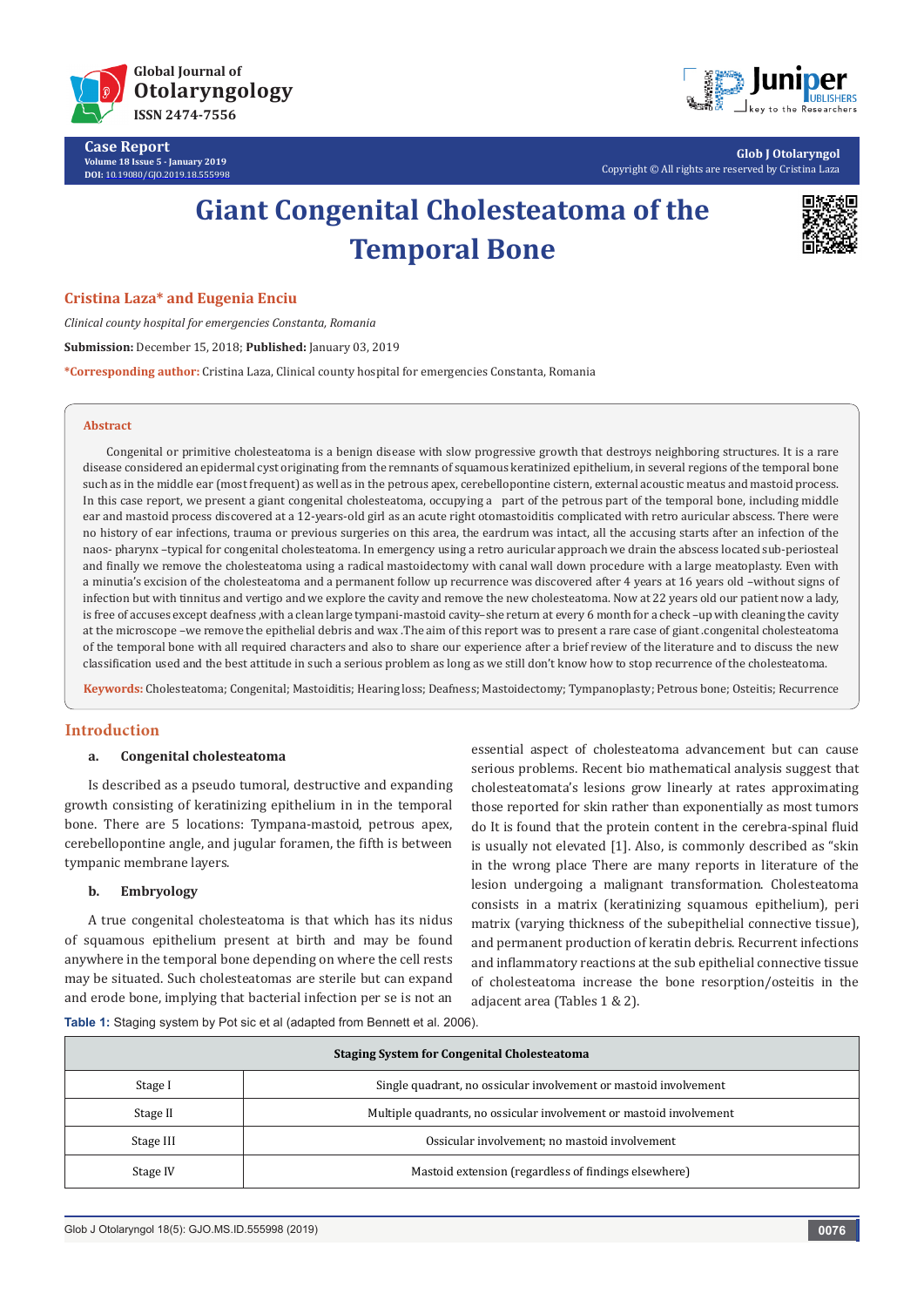# **Global Journal of Otolaryngology**

| <b>Staging System for Congenital Cholesteatoma</b> |                                                                       |  |
|----------------------------------------------------|-----------------------------------------------------------------------|--|
| Type I                                             | Mesotympanum with no incus or stapes erosion                          |  |
| Type 2                                             | Mesotympanum or attic with ossicular erosion but no mastoid extension |  |
| Type 3                                             | Mesotympanum with mastoid extension                                   |  |

**Table 2:** Staging system by Nelson et al (adapted from Bennett et al. 2006).

**c. Classification/staging /system for congenital cholesteatoma**

Several considerations guided development of the staging system:

a) It should be simple. Surgeons are unlikely to complete a complicated rating system at the time of surgery

b) The classification system should be exclusive and clear: there should be no cases that cannot be assigned to a category.

A classification system for congenital cholesteatoma have been proposed before. The problems of this staging system are that it cannot adequately differentiate between a cholesteatoma

located in a to a single quadrant and more extensive disease (Figure 1). The weakness of classification system is that it imposes static categories for an active extensive process, also discrepancies between the expansion of the mass and degree of hearing loss. Definitions, Classification, and Staging of middle ear cholesteatoma -new adopted at the joint between EAONO and JOS [2]**.** EAONO was represented by eminent European otologists Matthew Yung, Ewa Olszewska, Nuri Özgirgin, Holger Sudhoff, Jef Mulder, and Armağan İncesulu) and JOS -by Japanese otologists (Tetsuya Tono, Masafumi Sakagami, Yutaka Yamamoto, and Hiromi Kojima) All of them participated in the joint EAONO/JOS \ to work on the consensus project (Figure 2).



**Figure 1:** Divisions of the middle ear space using the STAM system illustrated.



the posterior area.

**i. Classification of all Cholesteatomas Based on**  Pathogenesis: Cholesteatoma was classified as "congenital," "acquired," and "unclassifiable." large or open cholesteatomas, it may not be possible to ascertain whether they are "congenital"

or "acquired" [3]. The terms "primary acquired" and "secondary acquired" were dropped as historical terms and are confusing.

#### **d. Acquired Cholesteatoma**

It is further subclassified into

#### **i. Retraction Pocket Cholesteatoma**

- a) Pars flaccid (attic cholesteatoma)
- b) Pars tense cholesteatoma
- c) Combination of pars flaccid and pars tense cholesteatoma

#### **ii. Non-retraction Pocket Cholesteatoma**

a) cholesteatoma secondary to tympanic perforation (the so-called secondary acquired cholesteatoma.

b) cholesteatoma following trauma and/or otologic procedures.

Post-surgical cholesteatoma may be residual or recurrent, although these are not mutually exclusive one of the most important characteristics is that cholesteatoma is the immense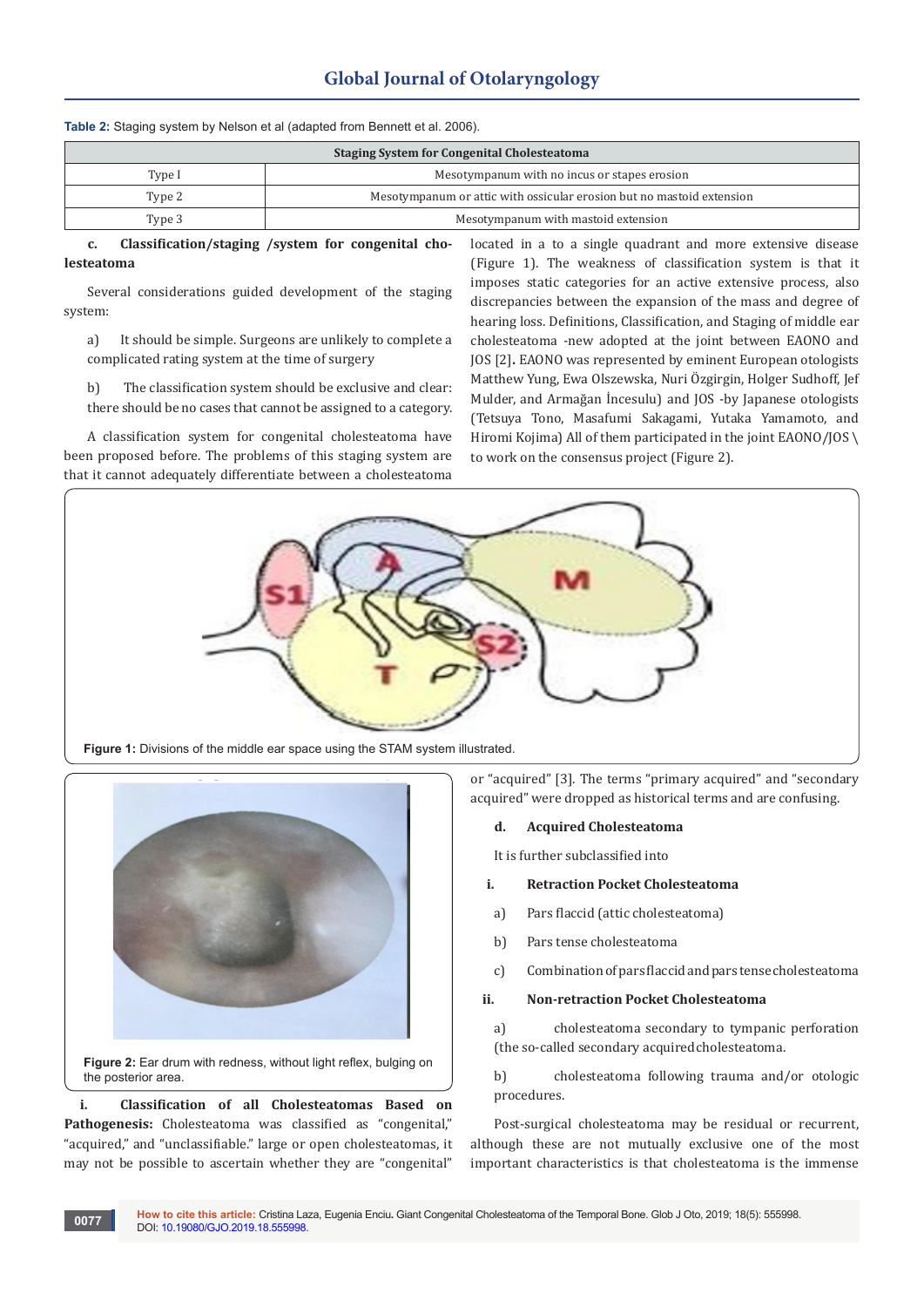# **Global Journal of Otolaryngology**

capacity to recur in direct relation with location, size and accuracy of the surgical procedure. Cholesteatoma recidivism includes-Residual cholesteatoma = incomplete surgical removal of the cholesteatoma matrix [4]. Recurrent cholesteatoma results from the reformation of the retraction pocket after a complete previous surgical cholesteatoma removal.

**iii. Classification Based on Location in the Tympanic Cavity in Relation to the TM**: The classification categorized, acquired cholesteatoma into retraction pocket cholesteatoma and non-retraction pocket cholesteatoma. The classification applies only to "Middle Ear Cholesteatoma" as the inclusion of petrous cholesteatoma makes the classification and staging system too complex [5]. The staging system reflects the severity of the

cholesteatoma, the difficulty to achieve complete removal, and the subsequent restoration of the normal function.

**iv. Divisions of the Middle Ear Space (STAM system):** The original sites of PR tympanum, tympanic cavity, attic, and mastoid proposed by JOS were changed to STAM (S1: supratidal recess, S2: sinus tympanum- both to difficult access, tympanic cavity, attic, and mastoid) (Figure 1).

# **e. The EAONO/JOS Staging System Applies to Four Types of Middle Ear Cholesteatoma**

Pars flaccid cholesteatoma, Pars tense cholesteatoma, Congenital cholesteatoma, and Cholesteatoma secondary to a tense perforation (Table 3). The staging system does not apply to petrous bone cholesteatoma.

**Table 3:** Staging system for cholesteatoma proposed by EAONO/JOS joint- 2017.

| Stage I:                                                                                                                                                                                                                                                                                                                                                                                                                                                                                                                             | Cholesteatoma localized in the primary site                                                                                                                                      |  |  |
|--------------------------------------------------------------------------------------------------------------------------------------------------------------------------------------------------------------------------------------------------------------------------------------------------------------------------------------------------------------------------------------------------------------------------------------------------------------------------------------------------------------------------------------|----------------------------------------------------------------------------------------------------------------------------------------------------------------------------------|--|--|
|                                                                                                                                                                                                                                                                                                                                                                                                                                                                                                                                      | A -attic for pars flaccid cholesteatoma. T- the tympanic cavity for pars tense cholesteatoma. Congenital cholesteatoma, and. Cholesteatoma sec-<br>ondary to a tense perforation |  |  |
| Cholesteatoma involving two or more sites<br>Stage II:                                                                                                                                                                                                                                                                                                                                                                                                                                                                               |                                                                                                                                                                                  |  |  |
| <b>Stage III</b>                                                                                                                                                                                                                                                                                                                                                                                                                                                                                                                     | Cholesteatoma with extracranial complications or pathologic conditions                                                                                                           |  |  |
| Facial palsy, erosion or preexistent dehiscence of the channel of the VII CN - Labyrinthine fistula-most frequent in the Horizontal Semicircular<br>Channel rare on the promontories : Labyrinthitis serous ,purulent Postauricular abscess or fistula, Temporo-zygomatic abscess, Neck abscess,<br>type Behold or Moure Canal wall destruction-Gelled fistula: posterior wall the bony ear canal, Destruction of the tegmen: with a defect that<br>requires surgical repair, and Adhesive otitis: total adhesion of the pars tense. |                                                                                                                                                                                  |  |  |
| Stage IV: Cholesteatoma with Intracranial Complications                                                                                                                                                                                                                                                                                                                                                                                                                                                                              |                                                                                                                                                                                  |  |  |
|                                                                                                                                                                                                                                                                                                                                                                                                                                                                                                                                      | Purulent meningitis, Epidural abscess, Subdural abscess, Brain abscess, Sinus thrombosis, and Brain herniation into the mastoid cavity.                                          |  |  |

### **Case Report**

A 12 years old girl was admitted in clinic for severe otalgia referred to the mastoid and temporal area, no discharge fever, headache, tinnitus, deafness on the same side and dizziness with vertigo and disequilibrium, nausea starting from a few days but without history of discharge or otalgia. She had no history of ear infections or surgery. Because the infection of the middle ear was recent, acute, without history of chronic suppurative otitis or surgeries on the eardrum like tympanotomy or trauma we diagnose congenital nature of the cholesteatoma [6]. Because the process starts 2 weeks before. We consider that it, was impossible for a cholesteatoma to grow in such a short time so for sure was congenital without symptoms till the infection. In fact her mother claim that at 6 years gold her daughter was diagnose with bilateral serous otitis , because she didn't respond if she was called ,she prefer loud sounds at TV ,and the impression was that she is has a deficit of attention ,not capable to concentrate .After adenoidectomy and medical treatment seems to be OK but when I ask her if was tested –audiometry ,tympanometry she told me than the doctor just looks in the ears and test her with the tuning forks [7].

Also I insist if it was just adenoidectomy or placement of aerator in the eardrum but she denied and I believe her because in whose times older doctor where not dispose to learn and use new audiometry methods like acoustic immittance so they relayon clinical exam and tuning forks Just 10 months ago she start to accuse hyperacusis , tinnitus on the same ear and was examined by the family doctor and she follow a 10 days treatment with nasal steroids and an antiallergic ,antibiotic ,even instillations in the ear [8]. In the end she was send to an ENT specialist for examination and she was diagnosed with serous chronic otitis and was treated with nasal steroids ,Valsalva procedure and insufflation of the Eustachio tube, followed by adenoidectomy .After this procedure she admit that she can breathe better and she was convinced by the doctor that her hearing will improve step by step, just to be patient and chew gum (Figure 2 & 3). No auditory tests were required than. In the end after an episode of acute respiratory catarrhal infection on the night between 4-5 days from the beginning a severe otalgia appear on the right ear with extension on the mastoid process and temporal are, fever. At presentation in emergency was febrile 39, with an influence general status, ENT clinical examinations revealed that the skin on the mastoid right process was edematous and red and bulging without retro auricular sulcus, also on palpation the mastoid area was very painful on antral point, and fluctuant [9]. The auricle was pushed in front and inferior. Physical examination revealed mild pain upon compression of the left mastoid process, and occasional transient dizziness. Otoscopy and examination on the microscope, after complete cleaning the wax from the EAC using suction, reveal a red bulging eardrum without landmarks or perforations.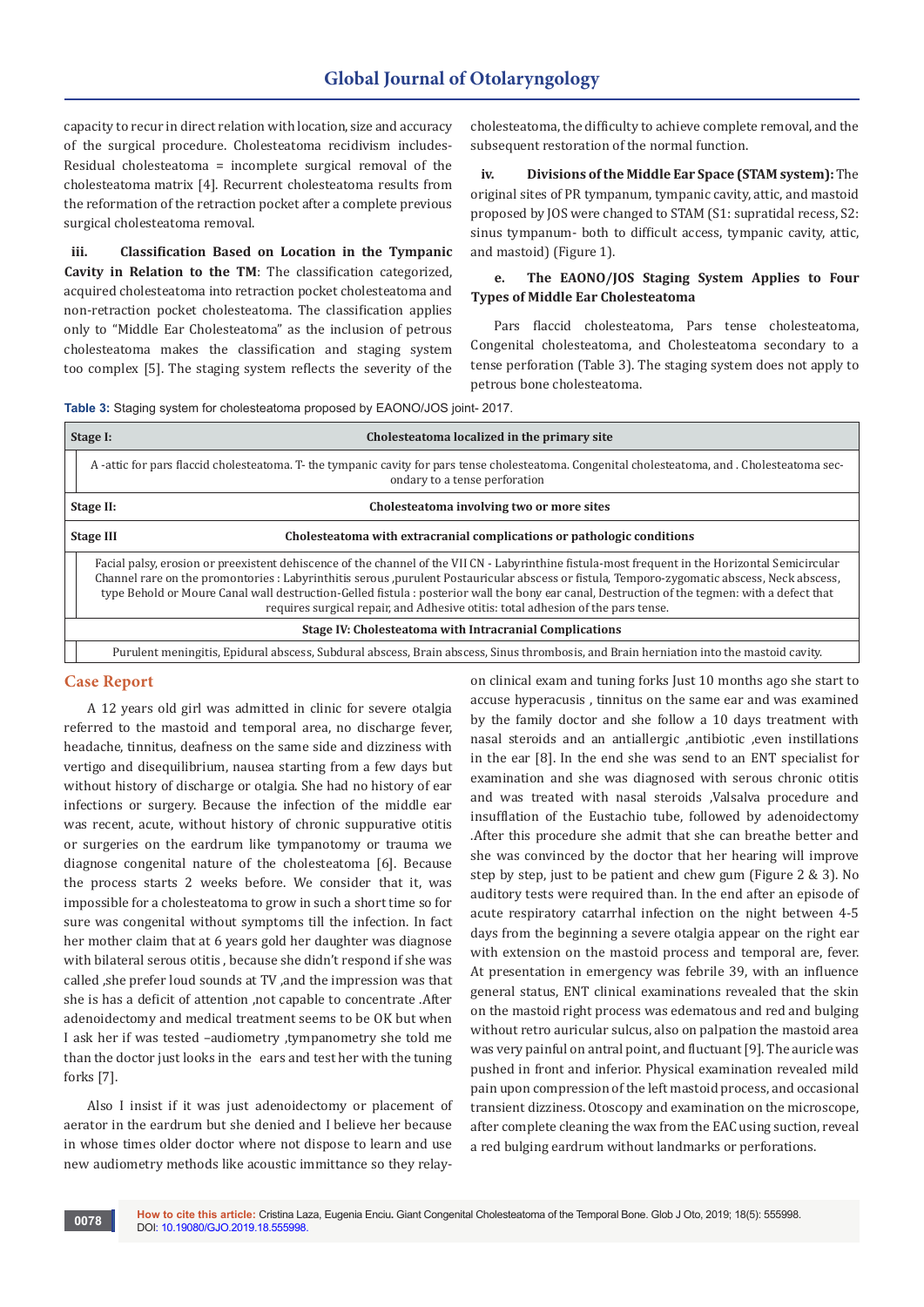

**Figure 3:** Normal ear drum endoscopy.

## **f. Laboratory Test**

CBC, leukocytosis, neutrophilia, moderate anemia, thrombocytosis, PCR, ST higher than normal cultures from the nose pharynx, blood negative examination of the CN VII, VI, V normal nystagmus negative, vestibular tests normal [10].

# **g. Audiometry**

Tuning fork test Rinne and Weber tests revealed a conductive hearing loss on the right ear. Pure tone audiometry demonstrates moderate conductive hearing loss with an air bone gap of 40dB on the right and normal hearing on the left. Tympanometry type B was found on the right and normal on the left (Figure 4 & 5).



**Figure 4:** Audiometry-pure tone and vocal audiometry.



**Figure 5:** MRI –axial view –a soft mass with minimum enhancing intake located in the area of the temporal petrous part, middle ear and mastoid process.

## **h. Imaging**

X-Ray-lung normal, X-Rays of the mastoids –Schuller, Stenger's were negative, CT scan of the head with contrast substance revealed – an extended mass occupying the entire mastoid

process, adieus ad antrum and tympanic cavity, with negative intake of contrast substance and destruction of the septum between the mastoid cells also with erosion a on the antral region on the external cortical wall. No other bone erosion was present the sigmoid sinus, facial bones were normal. Magnetic resonance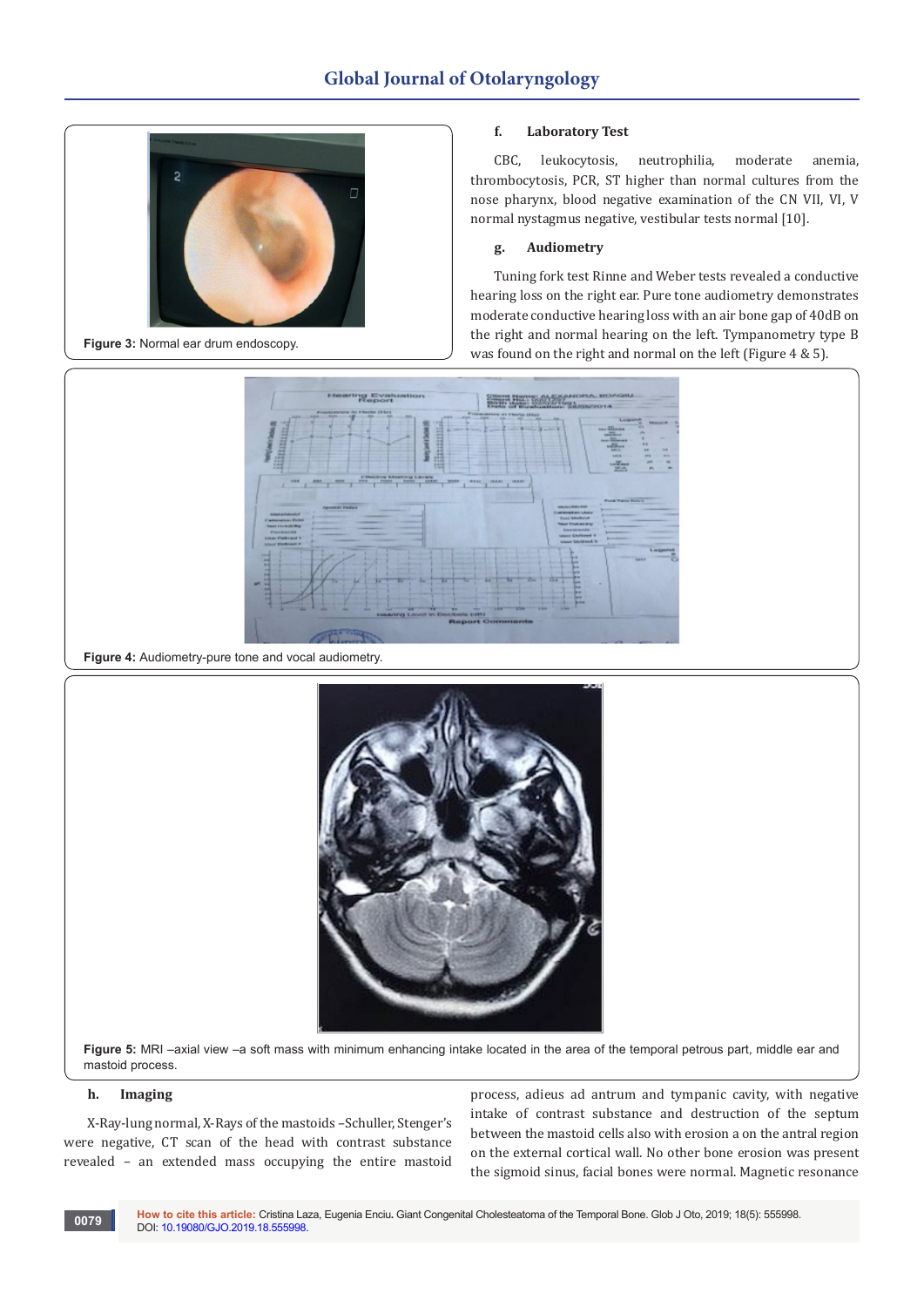(MR) scan of the temporal bones, show an hypointense on T1 and hyperintense on T2- weighted images, with no postcontrast enhancement (Figure 6). Based on these results, she was admitted in the Clinic, we start the treatment with an association of 2 antibiotics with a good penetration in the bone, anti-inflammatory, analgesic, symptomatic, rehabilitation she was prepared for surgery in emergency required by the abscess formation (Figure 7). Under general anesthesia, the retro auricular abscess located subperiosteal was drained and the entire external cortical bone was expose for the mastoid exploration. Intraoperatively, there was a small Caria on the bone corresponding to the antrum [11]. Through the hole, pus mucopurulent nonfelid, and granulation tissue appeared when we explore the cavity with a curate. Step by step we discover a very large cholesteatoma occupying the middle ear, mastoid process and a half of the petrous part of the temporal bone. It was impossible to identify an ossicle, but the internal cortical bone was intact at the careful examination with

the microscope, so there was no exposure of the dura (Figure 8 & 9). The tegmen tympani, round window and oval window were intact. There was no dehiscence of the facial canal along the tympanic segment. The vertical, tympanic and labyrinthine segments of the facial canal were intact and preserved also, sigmoid sinus or horizontal semicircular channel [12]. Because of the extension of the cholesteatoma, we succeed to remove it complete on, with a radical mastoidectomy, channel wall down tympani- mastoidectomy with a large meatoplasty for the best control of the remaining cavity. Because of high risk of recurrence, excision of the cholesteatoma at the microscope was extremely minutia's removing the entire capsule of the cholesteatoma till the normal bone. Also, we washout the cavity with saline and peroxide and remove the necrotic tissue lining the abscess (Figure 10-13). At the end we pack the cavity with a gauze soaked in a local antibiotic for the hemostasis, to maintain a large opening of the meatoplasty and for the drainage.



**Figure 6:** Drainage of the retro auricular abscess using the usual incision at 0,5 cm lateral to the retro auricular sulcus.



**Figure 7:** External cortical of the mastoid bone is exposed and a small Caria covered by garrulous tissues and pus is visible just above the antrum in the Chappal area.

**How to cite this article:** Cristina Laza, Eugenia Enciu**.** Giant Congenital Cholesteatoma of the Temporal Bone. Glob J Oto, 2019; 18(5): 555998. DOI: [10.19080/GJO.2019.18.555998](http://dx.doi.org/10.19080/GJO.2019.18.555998)

**0080**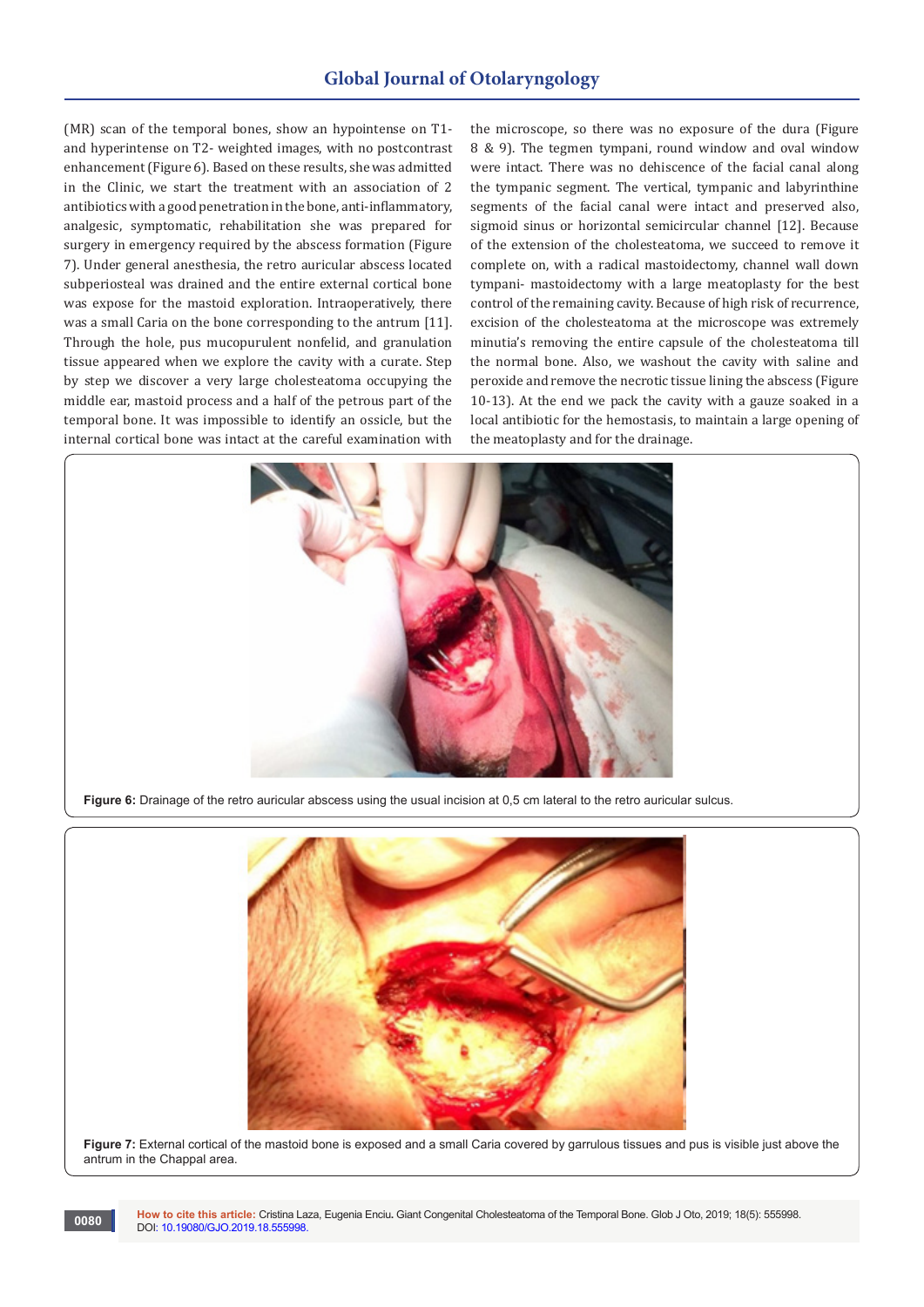

**Figure 8:** Antrum is exposed and the cholesteatoma white and noninfected is visible.



**Figure 9:** Aspect of the giant cholesteatoma in the middle ear at microscopic examination.



**How to cite this article:** Cristina Laza, Eugenia Enciu**.** Giant Congenital Cholesteatoma of the Temporal Bone. Glob J Oto, 2019; 18(5): 555998. **0081 Dow to cite this article: Cristina La**<br>DOI: [10.19080/GJO.2019.18.555998](http://dx.doi.org/10.19080/GJO.2019.18.555998).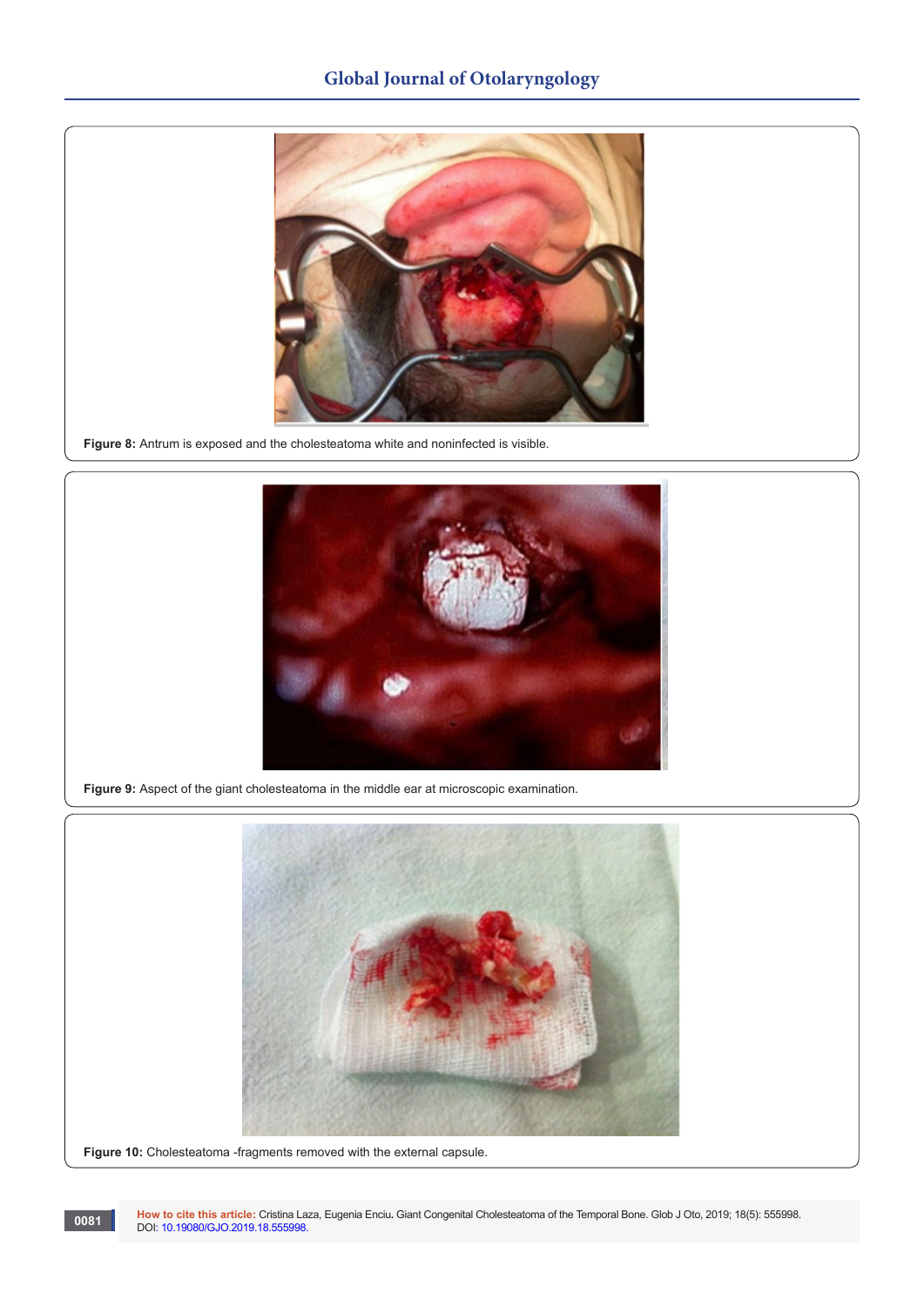

**Figure 11:** Meatoplasty in canal wall down tympana-mastoidectomy.



**Figure 12:** End of the procedure –mastoidectomy canal down procedure with meatoplasty



**Figure 13:** High resolution computed tomography (HRCT) of the temporal bone was performed and showed evidence with erosion of the scutum and ossicles.

**How to cite this article:** Cristina Laza, Eugenia Enciu**.** Giant Congenital Cholesteatoma of the Temporal Bone. Glob J Oto, 2019; 18(5): 555998. DOI: [10.19080/GJO.2019.18.555998](http://dx.doi.org/10.19080/GJO.2019.18.555998).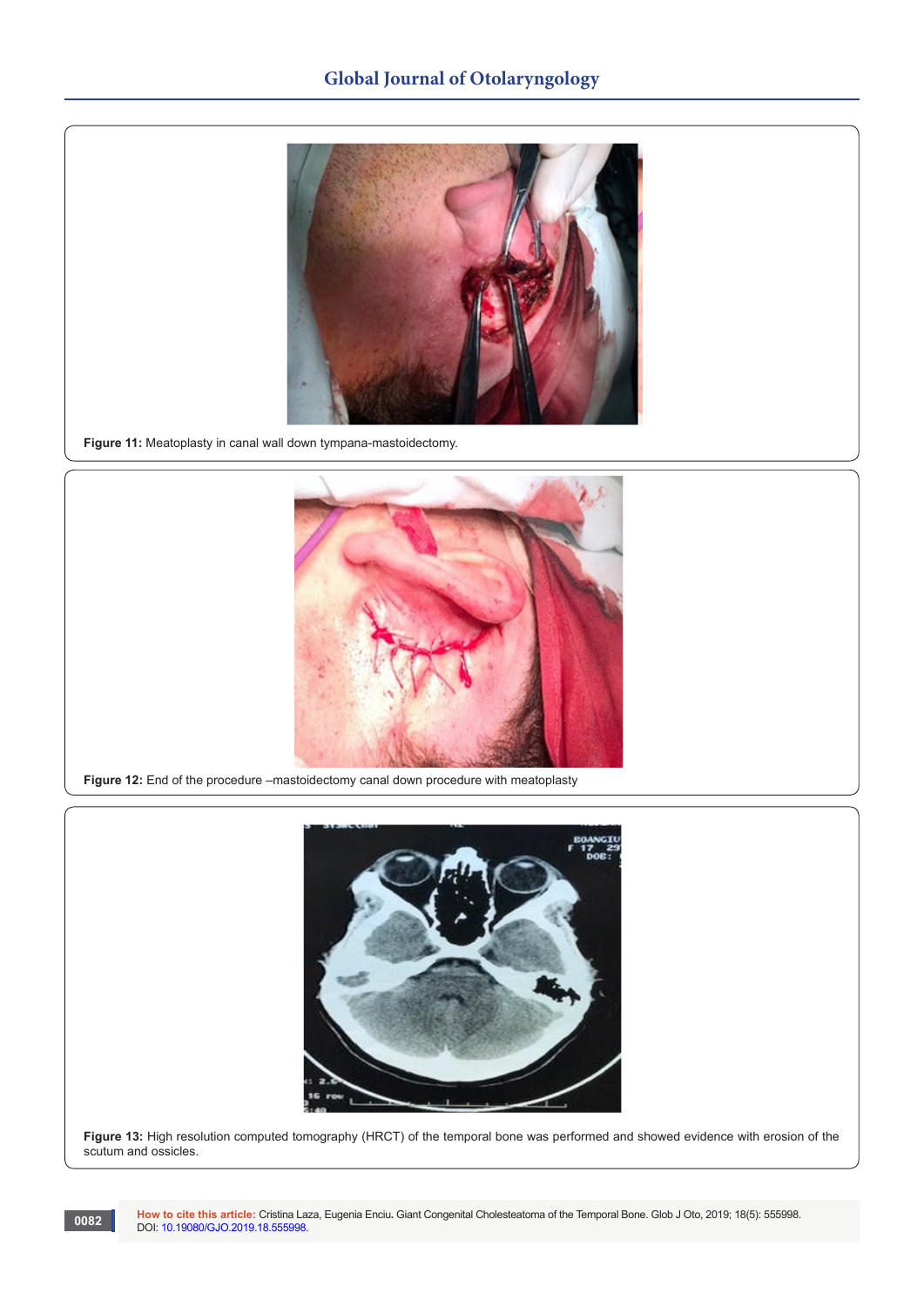Postop, the evolution was good, without fever, vomiting, or dizziness just pain, and inherent difficulties of the daily treatment. General treatment remained unchanged with it he intravenous Rocephin and nitrocycline even after results of the bacteriologic test-Streptococcus pneumoniae –most sensible to the same drugs. Also, every day we change the dressing, but pack was left in place for 2 days than step by step we remove it from the cavity, using betadine, peroxide, saline to wash-out and clean finally the cavity with suction and using powders like boric acid or a local antibiotic like propamidine [13]. We remove the speeches on the 7 day, and she left the hospital 12 days after surgery, feeling good, just deafness and intermittent tinnitus on the ear persist but easy to support. She returns for another 2 weeks for cleaning the cavity using suction at the microscope, saline and instillation with antiseptics like betadine, peroxide and in the end, we left a local antibiotic, or antiseptic or antimycotic. 4 weeks after the procedure the entire cavity was clean, dry, bone covered with a normal mucosa. At home she was discharge with all the instruction required -to prevent water to protrude in the cavity, to avoid smoke, dust, cold, rain, without, loud noise, vibration

[14]. Also, we instruct her to avoid cleaning herself the cavity with cotton swabs and to instigate local drops like Tabarded and Boric alcohol 3%.

After the complete healing we continue follow-up program with periodically cleaning of the cavity of was and epithelial debris at 1 month than 2-3 month, and we insist on possible problems and most important about high risk of recurrence of the cholesteatoma and infection [15]. In the next 2 years everything was normal including MRI repeated at 6-month, 1 year, 2 years. Than 4 year she disappeared but return suddenly accusing vertigo not very intense but permanent and tinnitus but now intense, acute, disturbing. She explains me that she was in Spain because the parents are working there, and she finished High school, and she work as a nurse. She was OK, so she didn't need to be seen by a doctor, but the new symptoms start 2 months ago. Because she didn't feel pain in the ear she first thinks at a pregnancy, that her family doctor suggest anemia, hypocalcemia (Figure 14). Because she returns at home for summer holiday, she came to visit me, so I insist in CT-scan control, even the ear remain dry.



The CT scan revealed the recurrence of the cholesteatoma filling the mastoid and middle ear. A second surgery confirm the diagnosis but what was strange was that the old large-giant cavity was now very small, the external cortical of the mastoid was almost complete except a small hole in the antrum area. We proceed to another radical-channel wall-down tympanomastoidectomy, with, with, with minutia's cleaning the membranes of cholesteatoma till we reach sane bone [16]. Also, we recreate the meatoplasty as large as possibilities evolution and healing were the same, except the vertigo. This symptom progressive disappears in 8 days, but she continues the treatment with Benthamite 6 months after the treatment. The immediate postoperative period was without complications and the patient reported no further dizziness at follow-up. However, she continues to describe a unilateral hearing deficit and a non-pulsatile tinnitus. Another unusual problem recurrent salivary lithiasis in both submaxillary glands. The follow-up program shows no recurrence and now after another 4 years is clean. She is now in care of a colleague from Spain, a very good sturgeon, and very interested by her case. He recently discusses with me about reconstruction at 5 years from the last surgery, with no signs of recurrence of cholesteatoma [17]. Also, I explained her about possibilities to improve the hearing, but she surprises as announcing her pregnancy, so we postpone the surgery. At the time of writing, the patient is a happy mother at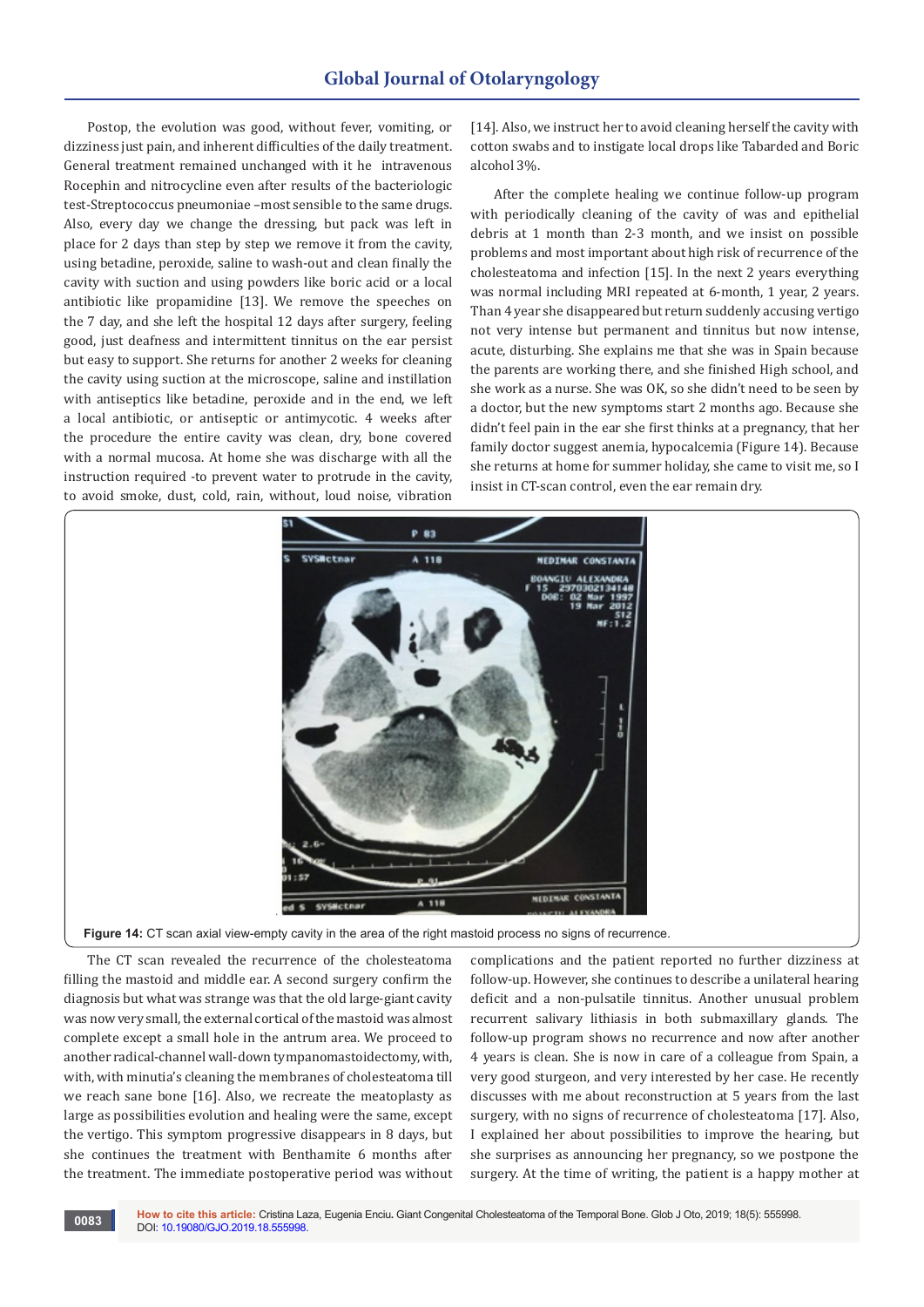a beautiful 5 months girl , and is feeling well ,without vertigo or tinnitus or discharge .Because the husband is also treated for stomatitis chronic with cholesteatoma but acquired type they are afraid for their child ,to develop a cholesteatoma ,but even if we know is possible ,we don't know exactly how much are the chances It seems to me that most important is to prevent recurrent infection and increase immunity. Follow-up CT scan confirmed no recurrence and showed a large surgical cavity in the right mastoid process communicating with the antrum, adieus ad antrum, and tympanic cavity [18-23].

# **Discussion**

Cholesteatoma was first described by Crueler in 1829 and named by Muller in 1858 but in fact Joseph-Guiscard DuVernay, a French anatomist, was the first to describe a temporal bone lesion in 1683 probably representing a cholesteatoma in 1953 House first describe a cholesteatoma behind an intact tympanic membrane. In 1838, German anatomist/pathologist Johannes Müller.name this pathology "cholesteatoma" (Greek: chole + steer = fat, coma = tumor). incorrect term because the lesion does not contain fat and is not of a neoplastic nature. Other term, more appropriate are "pearl tumor," "margarita," or "keratome," but are not in use. The annual incidence of congenital cholesteatoma is 3/100 000 in children and 0.2-1,2 per 100 000 in adults. 4-24% of all cholesteatomas in children are congenital, usually beaning diagnosed between 2 to early teenage years old, with an average age of diagnosis of 4.5 years. In contrast, acquired cholesteatoma is more frequent after 10 years old predominantly at 40–70 years of age. A hereditary predisposition is recognized and about the sex there is no difference man-females. About the race is more frequent in white Caucasian individuals and very rare in Asian, American Indian, or Alaskan Eskimos.

#### **i. Diagnosis of congenital cholesteatoma**

Clinical criteria for the diagnosis of congenital cholesteatoma are established by Derlacki and Clemis in 1965 but after the revision made by Levenson are now complete. These are:

a) A pearly white mass medial to an intact tympanic membrane,

b) A normal pars tense and flaccid, and

c) No previous history of otorrhea or perforation of the eardrum,

d) Previous surgical procedure on the temporal bone or other local traumas.

Previous repeated acute otitis media or with effusion should not be the exclusion criteria. test from the reformation of the retraction pocket after a complete previous surgical cholesteatoma removal. The gravity of the disease depends on location, size, patients' age, ossicular integrity, and complications. Only a perfect clinical exam and imaging-CT, MRI scan are capable give us such information's. These variables represent the base for create a staging system for cholesteatomas unci and very useful

for the surgeon to choose the best, appropriate surgical approach It is well accepted that CC behave in a more aggressive manner than the acquired form. The clinical presentation of a congenital cholesteatoma may be asymptomatic white mass behind an intact TM, in 82% of cases -usually found incidentally on a routine examination-otoscopy, on a CT/MRI scan, or during myringotomy procedures [23]. If the cholesteatomas grow large and in the middle ear became infected through the Eustachio tube, in both cases there is no history of ear disease, surgery or trauma of the temporal bone Eustachian tube obstruction, atelectasis of the middle ear, and reduced pneumatization of the mastoid.

In an advanced stage, congenital cholesteatomas cause the same symptoms as acquired one -Otorrhea-chronic fetid purulent discharge from the ear Hearing loss, most patients present with transmission or mixed hearing loss, less frequently with a dead ear. Tinnitus –is more intense in association with vertigo. Facial nerve palsy CN VII peripheral type in occurs in extensive cholesteatoma cases, is measured in House-Brackman grades Vertigo it's a sign of inner ear sufferance, Earache, it's always possible in activation of the infection or a complication like extermination type retro auricular abscess, cervical type Behold or on the posterior wall of the EAC type Gelled fistula or para- pharyngeal Headache is a less common manifestations, but can be a sign of thrombosis of lateral sinus or another complication ones.

Recurrence of the cholesteatomas after surgery is more commonly seen in larger lesions with osteitis. Acquired cholesteatomas are the more common type, characterized by destructive lesions within the middle ear and mastoid as a result of middle ear disease and/or Eustachian tube dysfunction not present at birth. A retraction pocket can develop into acquired cholesteatoma when it loses its ability of self-cleaning and starts the accumulation of keratin debris [24]. The retraction pocket of the pars flaccid, pars tense, or both and from basal cell invasion through the basilar membrane and could be a sequel of the dysfunction of middle ear pressure regulation. also develop secondary to tympanic membrane perforation as a result of previous chronic otitis media, trauma, or iatrogenic causes a retraction pocket can develop into acquired cholesteatoma when it loses its ability of self-cleaning and starts the accumulation of keratin debris.

# j. **Acquired Cholesteatomas**

They are the more common type, characterized by destructive lesions within the middle ear and mastoid as a result of middle ear disease and/or Eustachian tube dysfunction is capable to destroy by (osteitis, pressure, and infection) structures within the middle ear and mastoid ossicular chain, Fallopian. channel of the VII CN, sigmoid sinus channel, horizontal semicircular channel, tegmen tympani, or antri promontories, internal external cortical bone of the mastoid process, with complications same risk of recurrence. Early diagnosis decreases the size of CC and subsequently decreases the incidence of complications. Early detection is possible via routine audiological or ontological screening or imagistic, also an unci classification system. Disease severity largely depends on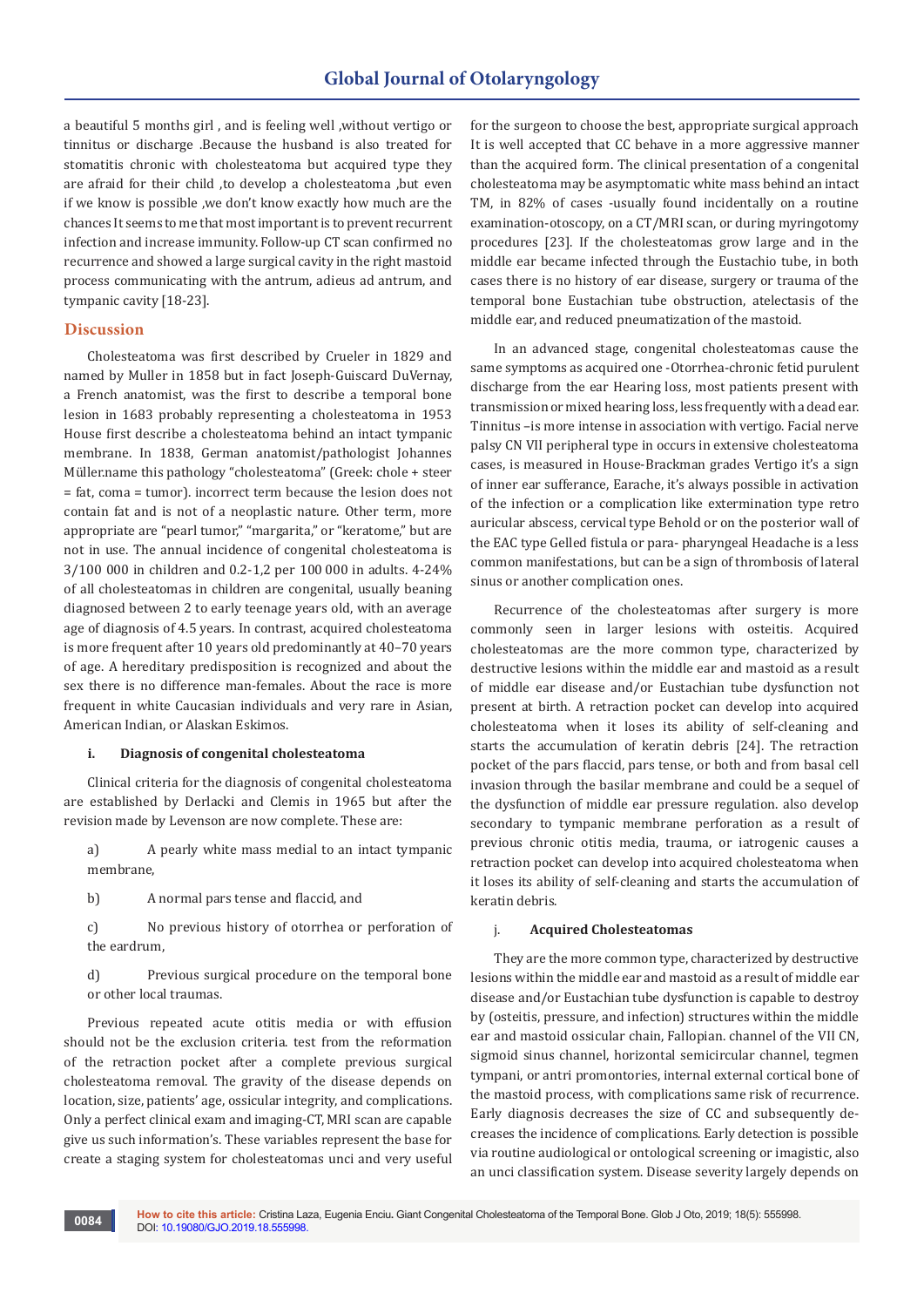location of the coliseum, age at the time of diagnosis, ossicular integrity, and number of sites involved. These factors have been borne out to have predictive value in probability of recidivism and recurrence, and they have been the basis of staging systems. These factors also can be used for predicting the need for imaging and for surgical planning.

# **k. Diagnosis**

**i. History**: Is frequent a child with pain ,fever ,altered general status complaining of pain in one ear ,but also on the mastoid and temporal areas ,parents describe previously a common cold 4-5 days before with sub fever ,rhinorrhea and sore throat, ,than sudden at nigh a severe pain in the ear appear with high fever, headache etc. parents denied other episodes of otorrhea or traumas or previous surgeries on eardrum but in some cases there is a history of acute otitis or serous otitis.

**ii. Clinical Examination**: Reveal symptoms/signs that are the result of growth with/without destruction of the adjacent structures: Inspection, palpation-redness on the mastoid process, bulging, fluctuance in case of an otomastoiditis in complicated with retro auricular abscess-the auricle is pushed anterior and inferior. Always check the facial nerve VII and the neck otoscopy/ otomicroscopy/endoscopy-intact normal eardrum with a white mass most frequent in the antero-superior quadrant but can found in every quadrant, congestion of the eardrum without perforation perforation of the tympanic membrane most frequent in the antero-superior quadrant but can be found in every quadrant [25].

**iii. Lab Tests:** Including microbiology of the pus in case of otorrhea, or abscesses Audiometry –pure tone and vocal audiometry, immittances audiometry (If the eardrum is intact – reveal a hearing deterioration).

#### **l. Imagistic**

Stage I disease limited to the anterior superior quadrant whose full extent is seen by otoscopy typically does not require any further workup. Imaging is generally indicated if advanced disease (Stage III–IV) is present, if the full extent of disease cannot be seen by otoscopy, or if complications (facial paresis, otorrhea, or other cranial nerve deficits) are present.

**i. HRCT (High Resolution):** CT scan offer an excellent spatial resolution, because also perfect data about the size, location of the mass and the absence or presence of bony erosions. Of the ossicles and of the walls important like tegmen tympani but is incapable to offer information's about the nature of the mass if is granulation tissue, secretion, cholesterol granuloma, or neoplasm. The absence of bony destruction does not exclude cholesteatoma, especially if the lesion is small. The CT is not specific for differentiating a cholesteatoma from the accompanying effusion or granulation tissue Also in a temporal bone having recurrence after an anterior surgery, CT is unable to accurately define the exact location and the extension of the lesion.

**ii. MR Imaging: Conventional Techniques:** MR imaging provides a better tissue differentiation. The MR imaging signalintensity characteristics of cholesteatomas are not specific, usually hypointense/isointense on T1WI and hyperintense on T2WI compared with brain tissue. Granulation or scar tissue in an ear that already underwent surgery and bloody serous or proteinaceous fluid also show hyperintense signal intensity on T2. However, in a temporal bone having already undergone surgery, standard MR imaging sequences may not accurately detect cholesteatomas.

**iii. MR Imaging: Novel Techniques:** Diffusion-weighted single-shot spin-echo echo-planar sequences can be useful in the diagnosis of cholesteatomas. (congenital or acquired), they appear to have high signal intensity on DWI, attributed partly to restricted water diffusion (probably due to the oily consistency of the contained fluid) and predominantly to the T2 shine-through effect of the lesion as revealed by calculated apparent diffusion coefficient values. The most recent method for the diagnosis of recurrent cholesteatoma is the multishift fast spin-echo DWI-PROPELLER -3 T technique. In summary, HRCT and MR imaging with DWI remain complementary examinations, which are both necessary in the accurate diagnosis of a recurrent/residual cholesteatoma to avoid unnecessary second-look operations. But also, in complications.

**iv. Imagistic:** X-Rays of the mastoid views Stenger's, Schuller, Chausse are not useful now because a CT scan and MRI are able to show soft tissue mass –real extension othlesion, endocranial complications sometimes silent findings (thrombosis of the lateral sinus, intracranial abscesses,) focal areas of bony erosion of the middle ear, and mastoid cause for severe complications.

#### **m. Pathophysiology**

Four current theories exist explain the origin of congenital cholesteatoma but till now it's still unclear. Implantation theory Friedberg, House and Sheehy, and Herdsman and Wright suggested that a possible rare cause of CC is implantation of squamous epithelium in the middle ear during ventilation tube insertion Northrop in 1986 described a theory of amniotic fluid implantation in the temporal bones. Via the Eustachian tube squamous epithelial cells migrated in the middle ear where they remain implanted most frequent in the anterosuperior quadrant. This theory is not sustained nothing proofs the ability of the cells to implant in other tissues.

**i. Invagination Theory:** By Rueda was emitted in 1959 when the origin of the cholesteatoma in a tympanic inflammation (otitis) in utero and neonatal life, this is the cause for invagination of the squamous epithelial cells into the Middle ear. Aimi in 1983 described the role of the tympanic ring as a barrier for migrating epithelial cells, a deficiency of this ring in certain locations provides a route for migration of squamous epithelial cells into the middle ear space. Further research on human embryonic -temporal bone has not supported this theory.

**ii. Metaplasia:** Is a theory by Sade in 1983 who sustain that in utero and neonatal period, inflammation can cause squamous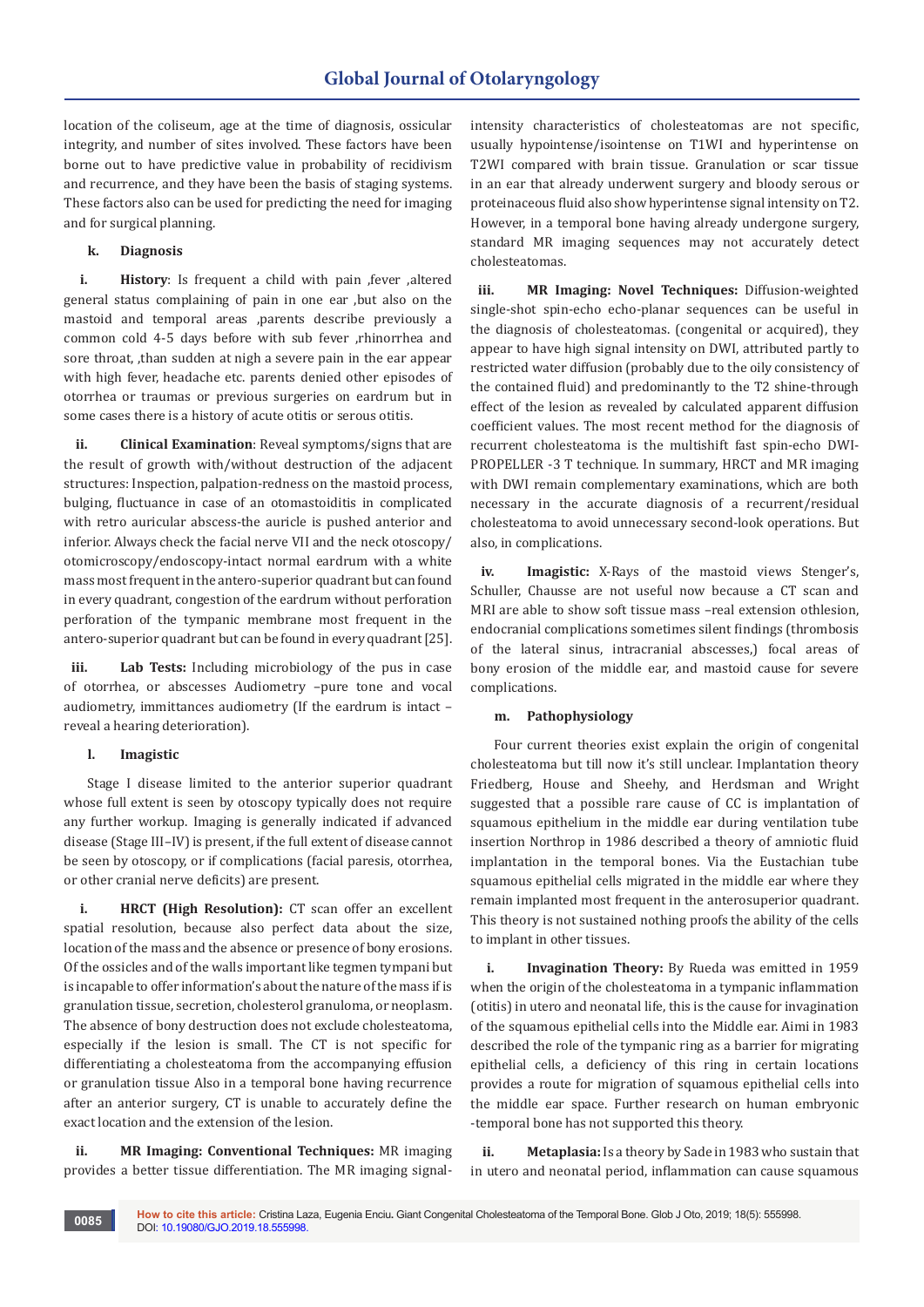metaplasia? Indeed, otitis media can cause keratinizing and nonkeratinizing metaplasia due to otitis media. The further research fails to explain the typical nature of these lesions, so this theory has no support

**iii. Epidermoid Rests:** Michaels in 1986 described a fourth and most plausible theory - the origin of a congenital cholesteatoma is in the epidermoid remaining cells within the middle ear. As a postpartum persistence of a fetal epithelial thickening medial to the malleus neck. This lesion is a distinct squamous cell nest with unknown function, which usually involutes to become normal endothelium. Lack of involution, for unknown reasons, can be the precursor of congenital cholesteatoma, which may form within the uterus or early in life. Congenital cholesteatomas can be associated with EAC atresia or, rarely, with first branchial cleft remnants. The persistence of these cells in the middle ear was sustained by researcher like Karmody-2007, Pot sic -2004, Richter, Liang -2009.

#### **n. Natural History**

Epithelial rests retained in the middle ear space naturally progress. Research reports depict that the most common location is anterior superior quadrant followed by posterior superior quadrant of the tympanic membrane. It is believed that these cholesteatomas behave in a more aggressive manner than the acquired form. Most cholesteatoma start out as a matrix enclosed spherical keratin pearl in the anterior superior quadrant. And growth is towards the eustachian tube, inferiorly towards the hypotympanum and posteriorly towards the handle of the malleus. Posterior growth may extend further, involving the incudostapedial joint and the stapes superstructure, as well as up towards the incudomalleolar joint, around the incus, and into the attic. The growth of CCs may progress from the attic into the antrum and then into the mastoid and follows the pattern of the enlargement of other categories of middle ear cholesteatomas. The lesions that start in the anterosuperior quadrant and grow anteriorly, where they can block the Eustachian tube and lead to otitis media with effusion (OME). Tympanic membrane rupture because of congenital cholesteatoma is controversial. Congenital cholesteatomas cause perforations in places other than the pars flaccid (typical location for acquired disease).

#### **o. Complications**

Labyrinthine fistula is the most frequent complication -5-10% associated with middle ear cholesteatoma, with a prevalence of 5%–10%. Episodic vertigo, sensorineural hearing loss, tinnitus, and the CT finding of a dehiscent lateral semicircular canal support the diagnosis. A dehiscence on the cochlear promontory is also possible but very rare. Fistula of the oval window might be suspected on HRCT when a stapes fragment is dislocated toward the vestibulum. Facial palsy may result from direct inflammatory effects, compression atrophy, very rarely from the presence of an inflammatory neuroma, and most often from erosion of the tympanic segment of the facial canal. However, bony dehiscence of the tympanic segment of the facial canal is a common variant present

in 25%– 57% of cases. Perineural extension of a cholesteatoma along the facial nerve may also occur, in which case MR imaging is important, to exclude a neoplasm.

Sensorineural hearing loss develops by cholesteatomata's involvement of the internal auditory canal. Total hearing loss may occur in the presence of a labyrinthine fistula causing labyrinthitis, which can be diagnosed by MR imaging showing enhancement of the membranous labyrinth. In these cases, CT is useful for demonstrating labyrinthine ossification ensuing in complicated or untreated cases. Thrombosis of the sigmoid sinus –visible on CT Anglo with erosion of the sinus plate and consecutive thrombosis. Intracranial complication like bacterial meningitis, and intracranial abscess –CT reveal tympanic tegmen erosion or bony defect, the same for the anterior wall of the epitympanum. Intracranial invasion requires an urgent MR imaging examination. A large bony defect of the epitympanum should raise the suspicion of an encephalocele or cholesteatoma extension in the middle cranial fossa, and MR imaging is recommended.

# **p. Differential Diagnosis**

a) Cholesterol granuloma or Idiopathic blue eardrum.

b) Paragangliomas (appear otoscopic ally as pulsatile vascular masses behind the Tango CT and MR imaging are the choice, avoid biopsy.

c) Schwannomas of the facial nerve and geniculate ganglion.

d) Facial nerve hemangioma.

e) Eosinophilic granuloma of the middle ear or of the petrous bone is a tumor –a granulomatous disease Histiocytosis X.

f) Endolymphatic sac tumor with invasion of the inner or middle ear, or of the petrous part of the temporal bone,

g) Meningiomas in cerebella-pontine angle congenital cholesteatomas.

**i. Histology:** Cholesteatomas appear macroscopically as pearly gray or yellow well-circumscribed lesions. However, if accompanied by granulation tissue, they present with a soft waxy material, discolored by inflammatory changes Histologically, cholesteatomas display a squamous cell cyst representing an external matrix formed by a stratified strongly keratinizing squamous epithelium, which is like epidermal tissue elsewhere. The matrix produces abundant keratin lamellas, which are peeled off and pulled into the cyst. The matrix is usually accompanied by an adjacent external component containing collagenous and elastin fibers, mixed inflammatory cells, granulation tissue, and newly formed vessels called "peri matrix." Bone fragments are often found within the peri matrix. Some studies reported deoxyribonucleic acid aneuploidy in cholesteatomas, but the widely accepted opinion is that cholesteatomas are not neoplasms. Nevertheless, association between middle ear cholesteatoma and squamous cell carcinoma (progression from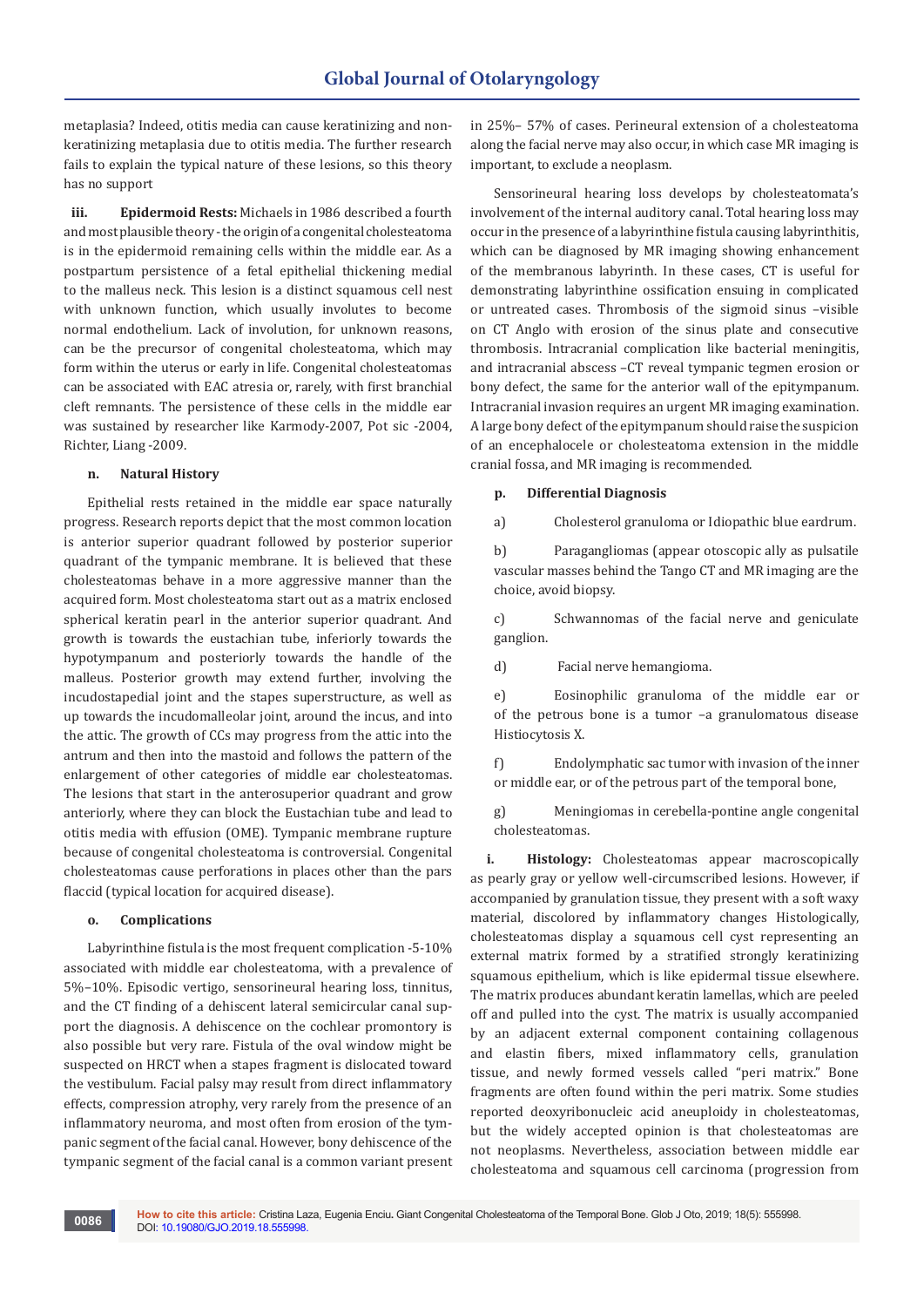cholesteatoma to squamous cell carcinoma) has been observed and reported in the literature. Bone erosion associated with cholesteatomas is reported in 80%–96% of cases, with a higher incidence in children than in adults and in pars flaccid than in pars tense cholesteatomas. Congenital cholesteatomas cause ossicular erosion less frequently, to a lesser extent, and later in the course of the disease than acquired cholesteatomas.

**ii. Surgery:** Surgery is the only Regardless of stage, treatment involves surgical excision. The approach varies with location and severity of disease. As for any cholesteatoma surgery, the priorities are preventing complications, early and complete removal of the lesion, profiting a safe and dry ear, preventing recurrence, and preserving/restoring hearing. The major approaches are: Extended tympanotomies, end aural atriotomies, sleeve tympanotomies, and end aural antrostomies for disease extending into the antrum without invasion of the mastoid cavity. A standard trans canal approach can be utilized with uncomplicated, early disease that is restricted to a single quadrant, but this only account for 20–30% of congenital cases. End aural approaches and postauricular approaches to the canal can aid in visualization but these also are limited to disease restricted to the ME. Stage I disease (no ossicular involvement) can often be treated with end aural approach and extended tympanotomies. Surgery for Stage II disease can often be treated similarly, but the presence of disease in the posterior quadrants is notoriously more difficult to treat. Trans canal antrostomy can be used to approach disease in posterior superior quadrant and antrum without mastoid invasion. Caution needs to be exercised with extension of disease into the sinus tympani and epitympanum, as trans canal approaches have limited access into these areas.

Stage III disease (ossicular without mastoid involvement) treated with extended tympanotomy plus possible scutum reduction or atriotomy showed a recurrence rate of 34– 41%. Stage IV disease (mastoid involvement) treated with tympanomastoidectomy showed a recurrence rate of 56–67%. Canal wall up mastoidectomy procedures are recommended for stage III–IV disease due to the high recurrence rate in these advanced diseased states. Ossicular erosion and mastoid involvement are correlated with a higher risk of recurrence (up to 67%). Mastoidectomy is recommended if there is involvement of greater than three subsites, presence of ossicular involvement, or extension into the antrum/mastoid. Second look procedures are rarely needed when early disease has been removed and when there is minimal or no ossicular involvement. Imaging or middle ear endoscopy may be useful when an increased risk of recurrence is suspected. Stage III–IV disease, due to the higher rate of recidivism, necessitates a second look procedure with possible ossicular reconstruction (OCR).

**iii. The Following Strategies are Required For Hearing Reconstruction**: Careful design and construction of the mastoid cavity partial obliteration of the mastoid cavity using a wide range of materials, bone dust, bone wax, muscle with pedicle, but many of these resorb in time-reconstruction of the ear canal wall using ear canal skin alone, fascia, cartilage, titanium as well as by

replacing the original intact wall. If the reconstruction is poorly performed, it may result in a high rate of recurrent cholesteatoma, reconstruction of the tympanic membrane with fascia temporalis, perichondrium from tragus-reconstruction of the chain of hearing bones. Clearly, preservation and restoration of ear function at the same time as total removal of cholesteatoma requires a high level of surgical expertise.

## **q. Prognosis**

Prognosis is quite good in early disease, but recurrence can approach 67% in advanced disease states (stage IV), often necessitating second look procedures and a long follow up with cleaning of the cavity of wax and epithelial debris and periodical imaging control. An unknown congenital cholesteatoma can be the cause of important. hearing loss –destruction of ossicular chain, inner ear involvement, but also complications like retro auricular exteriorization, intracerebral cerebral abscesses.

# **Conclusion**

a) Congenital cholesteatoma is a pseudo tumoral, expansive mass, a very rare entity accounting for only 4-24% of all pediatric cholesteatomas. It's benign by nature –epidermal cyst growing with slow progression Originating from the remnants of squamous keratinized epithelium located in the temporal bone that starts to grow, most frequent congenital cholesteatomas are located in the middle ear, mastoid process the petrous apex, cerebellopontine cistern, external acoustic meatus and between the layers if the eardrum.

b) The case presented was giant involving the entire middle ear, mastoid process and a part of the petrous process. Almost in all other cases we discover a congenital cholesteatoma occupied the entire mastoid process or only the antrum and middle ear.

c) Congenital cholesteatoma is very rare associate with other congenital anomalies of the external ear like stenosis or atresia of the of the external auditory channel. I have a single case of congenital cholesteatoma associated with microtia and stenosis of the EAC plus facial palsy, discovered late in a 45 years old lady because of an acute otitis with fast extension on the mastoid, retro auricular abscess and labyrinthitis. The case presented was strangely associated with recurrent salivary lithiasis but I as much as I review articles journals, I didn't find a similar case. Plus, I cannot demonstrate if there is a relation between congenital cholesteatoma and salivary lithiasis.

d) The age of onset is around 3-6 years old. This is the moment when the cholesteatoma became symptomatic presenting most frequent as an acute otomastoiditis. My patients with congenital cholesteatoma were from infants till adults 45 years old. The age usually predicts severity of the disease, -ex over the age of 6 years the disease is more advanced. Our patient was 12 years old that's why congenital cholesteatoma was so big.

e) Congenital cholesteatomas behave exactly like the acquired cholesteatomas that occur in the mastoid with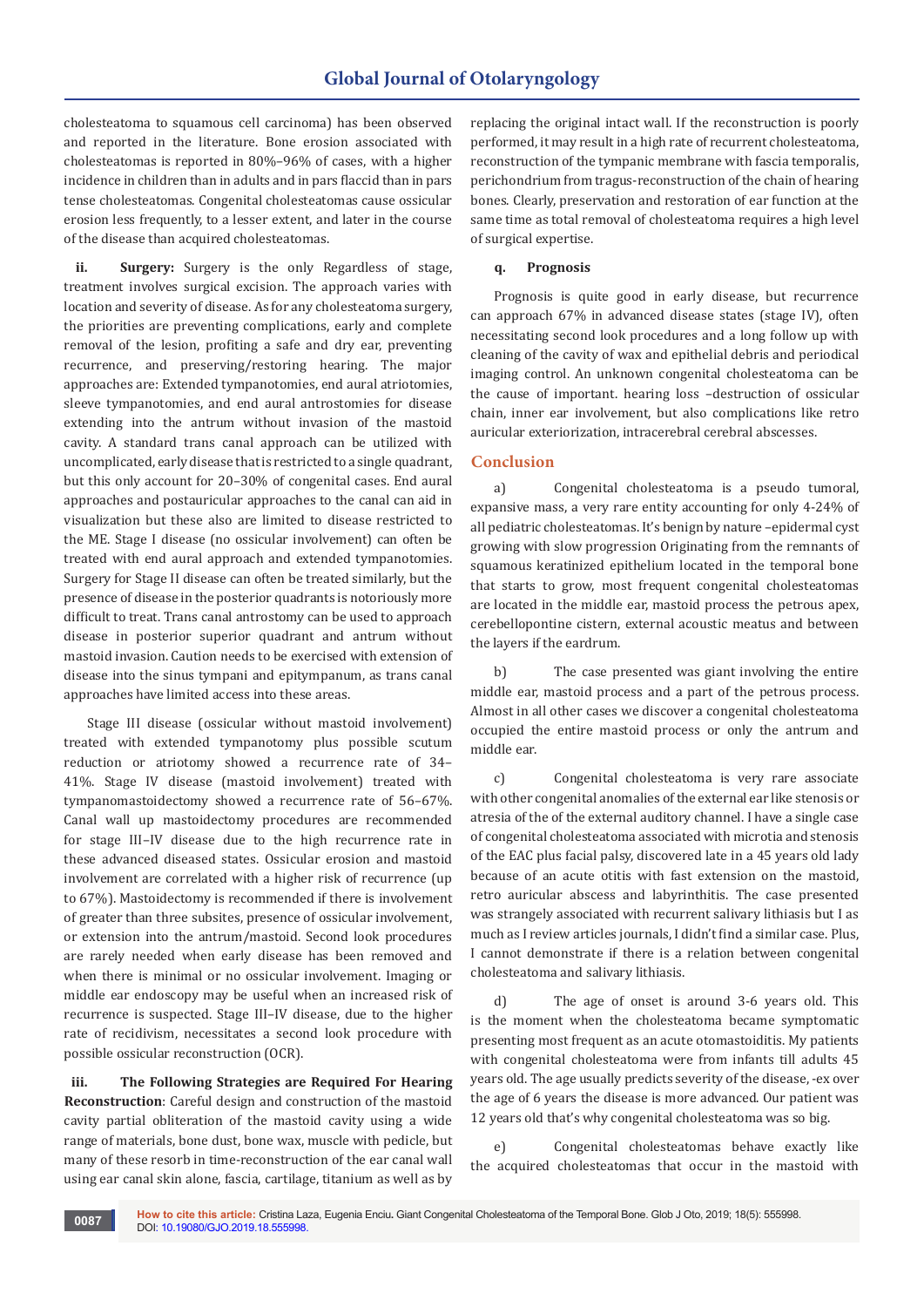the exception that they are no infected, so bone erosion and inflammation are rare. But after the infection usually through the Eustachio tube is impossible to differentiate the congenital from acquired types –they are included in unclassified category.

f) Almost in every case congenital cholesteatoma was discover suddenly as an acute otomastoiditis complicated with retro auricular abscess, or labyrinthitis, facial palsy, meningitis, thrombosis of the sigmoid sinus or IJV, In my career only in 2 cases-a 12 years old boy and a 5 years girl congenital cholesteatomas were discovered on a CT scan made for a craniofacial trauma but only excisional biopsy revealed that was not an eosinophilic granuloma.

g) In a single patient 18 years old cholesteatoma was discovered when this young student was admitted with fulminant otomastoiditis complicated with meningitis. The surprise was the CT scan –a compact mas s with destruction of the mastoid cells and erosion of the internal cortical of the mastoid process with an extradural abscess.

h) All the patient denied other infection of the middle ear or history of chronic suppurative otitis, chronic otorrhea, or surgeries on the eardrum like tympanotomy, placement of an aerator or trauma with perforation of the tympanic membrane and myringoplasty. Repeated cases of otitis media or serous otitis are not considered today criteria of exclusion for the diagnosis of congenital cholesteatoma.

i) They are described as a mass behind an intact eardrum, if they are in the middle ear. Most lesions (80%) appear in the anterior superior quadrant, but they can occur in any of the three other quadrants. Posterior quadrant disease often predicts a more difficult entity to treat. But if are infected the eardrum is modified the landmarks –light reflex, short process of the malleus are absent because of congestion and inflammation, the membrane is bulging or is not visible because of otorrhea, after cleaning the eardrum is perforated ,in the pars tens or flaccida. Even small the perforation is new with irregular, bleeding borders, and seroprotect blood stained pus is visible, pulsatile inside.

j) Imaging is indicated in case of complications (facial paresis, exteriorization, labyrinthitis or other cranial nerve deficits-VI, Vlore meningitis are present. Also, is essential in recurrence and evaluation of real extension, bone erosion. Imaging consist in high resolution CT scan –for the bone, and MRI for the inflammation and brain.

k) The reality is that 20 years ago CT scan was a dream, so we rely on an x-Ray of the mastoid like Schuller Stenger's or Chausse III views but difficult to do and read so the diagnosis was an intracortical discovery. 10. Severity of the disease depends on location, patients' age, ossicular integrity, and number of anatomic sites involved. These variables have inspired the development of staging systems whereby appropriate surgical approaches can be designed. Computed tomography is necessary and continue to be the best radiographic tool for surgical planning.

l) Surgery is the only method of treatment and must be adapted to the extent and location of disease. Early single quadrant disease can often be treated with simple end aural procedures like atriotomy. Extended tympanotomy procedures can preclude mastoidectomy if the full extent of disease can be accessed and removed. Canal wall up mastoidectomy should be performed if greater than three subsites are involved, presence of ossicular involvement, or extension into the antrum/mastoid. Canal wall down procedures are rarely needed and only indicated in failure of procedures, severe canal wall defects initially, labyrinthine fistula, poor health/compliance, sclerotic mastoid, or only one hearing ear.

m) Prognosis is quite good in early disease, but recurrence can approach 67% in advanced disease states (stage IV), often necessitating second look procedures and a long follow up. This case needs for the future long-term surveillance, and periodically cleaning of the mastoidectomy cavity because of high risk of recurrence of the cholesteatoma.

Congenital cholesteatoma even very rare is a potential very dangerous disease so early detection of the primary mass or of the recurrence is important. The consequences of undiagnosed, untreated cholesteatoma can be significant. Hearing loss, complications like retro auricular exteriorization, meningitis cerebral abscesses. In the end with all our new imagistic devices, better surgical instruments, microscopy, endoscopy, our contemporary understanding about congenital cholesteatoma remains limited. controversial, for all otologist this disease it is a challenge in diagnosis also surgically, requiring great effort to remove the lesion, prevent recurrence and restore the hearing.

### **References**

- 1. [Aimi K \(1983\) Role of the tympanic ring in the pathogenesis of](https://www.ncbi.nlm.nih.gov/pubmed/6888124)  [congenital cholesteatoma. Laryngoscope 93: 1140-1146.](https://www.ncbi.nlm.nih.gov/pubmed/6888124)
- 2. Bruning JL, Kintz BL (1997) Computational Handbook of Statistics. White Plains, Longman Publishing, NY, pp. 286-289.
- 3. [Derlacki EL, Clemis JD \(1965\) Congenital cholesteatoma of the middle](https://www.ncbi.nlm.nih.gov/pubmed/5834665)  [ear and mastoid. Ann Otol Rhinol Laryngol 74: 706-727.](https://www.ncbi.nlm.nih.gov/pubmed/5834665)
- 4. [Dubrulle F, Souillard R, Chechin D,VaneeclooFM, Desaulty A, et al.](https://www.ncbi.nlm.nih.gov/pubmed/16304085)  [\(2006\) Diffusion weighted MR imaging sequence in the detection of](https://www.ncbi.nlm.nih.gov/pubmed/16304085)  [postoperative recurrent cholesteatoma. Radiology 238: 604-610](https://www.ncbi.nlm.nih.gov/pubmed/16304085).
- 5. [De Souza CE, Sperling NM, Da Costa SS, Yoon TH, Adbel Hamid M, et al.](https://www.ncbi.nlm.nih.gov/pubmed/2817105)  [\(1989\) Congenital cholesteatomas of the cerebropontine angle. Am J](https://www.ncbi.nlm.nih.gov/pubmed/2817105)  [Otol 10: 358-363.](https://www.ncbi.nlm.nih.gov/pubmed/2817105)
- 6. [Friedberg J \(1994\) Congenital cholesteatoma. Laryngoscope 104\(2\):](https://www.ncbi.nlm.nih.gov/pubmed/8127199)  [1-24.](https://www.ncbi.nlm.nih.gov/pubmed/8127199)
- 7. Fisch U (1977) Infratemporal fossa approach for extensive tumors of the temporal bone and base of skull. In: In: Silverstein H, Norell N, editor. Neurological Surgery of the Ear. Birmingham, Aesculapius, AL, USA, pp. 5333-5350.
- 8. Fisch U (1994) Tympanoplasty, Mastoidectomy, and Stapes Surgery. Georg Thieme, Stuttgart, Germany.
- 9. [House JW, Sheehy JL \(1980\) Cholesteatoma with intact tympanic](https://www.ncbi.nlm.nih.gov/pubmed/7188710)  [membrane: a report of 41 cases. Laryngoscope 90: 70-76.](https://www.ncbi.nlm.nih.gov/pubmed/7188710)